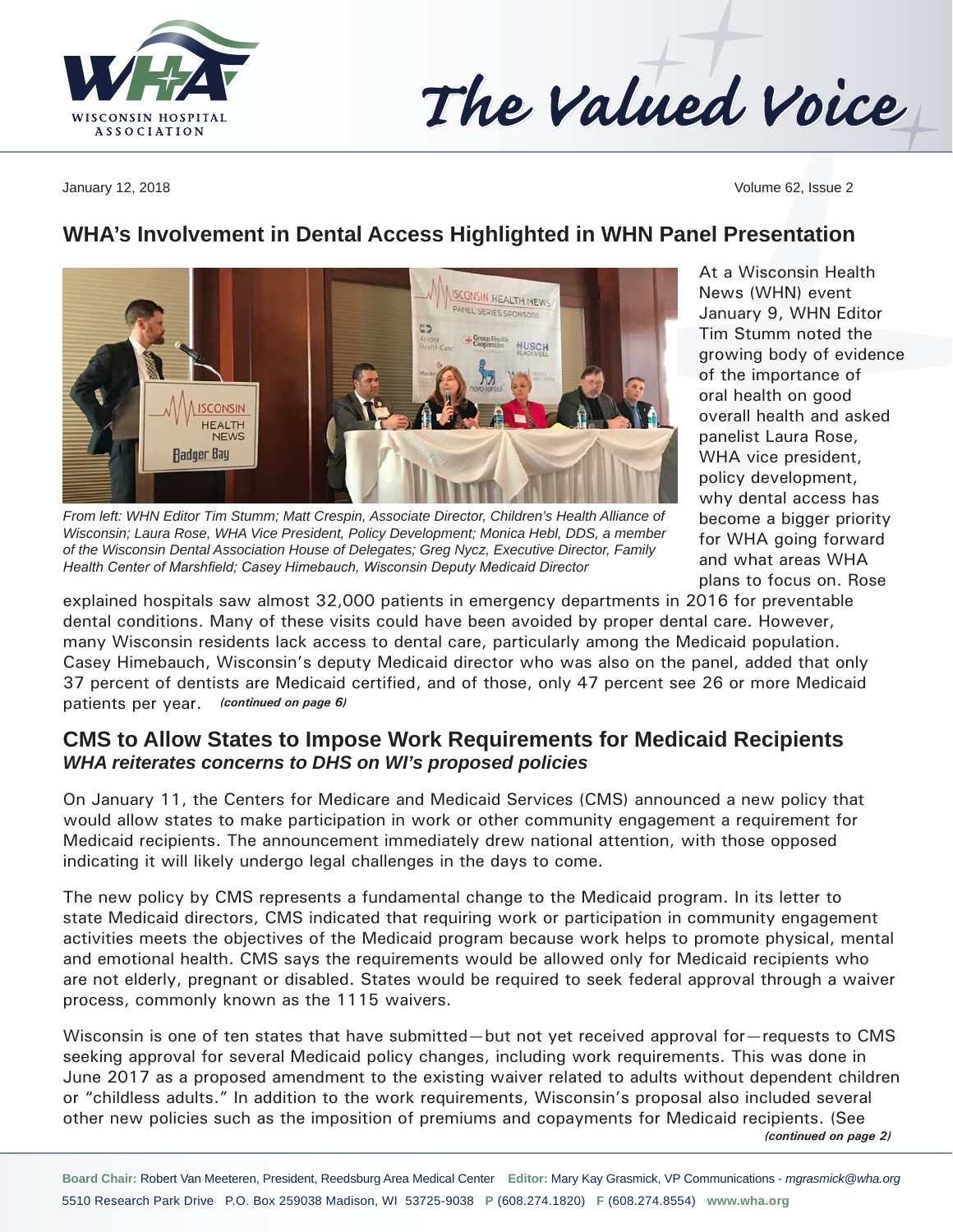#### **Continued from page 1 . . . CMS to Allow States to Impose Work Requirements for Medicaid Recipients**

May 19, 2017 *Valued Voice* article at [www.wha.org/pubarchive/valued\\_voice/WHA-](http://www.wha.org/pubarchive/valued_voice/WHA-Newsletter-5-19-2017.htm#1)[Newsletter-5-19-2017.htm#](http://www.wha.org/pubarchive/valued_voice/WHA-Newsletter-5-19-2017.htm#1)1).

While CMS' new guidance supports states interests in implementing work requirements, Wisconsin may need to make changes to its proposed policy to be compliant with CMS' guidance. For example, CMS' guidance clarifies that states should consider community service and other activities that could count toward the work requirement. CMS also says states should exempt individuals with acute medical conditions. Both of these are issues WHA raised in its comment letters to DHS and CMS in June 2017.

CMS also outlines the requirements for monitoring and evaluation of the work requirements to ensure they meet outcomes, including "whether those requirements assist beneficiaries in obtaining sustainable employment or other productive community engagement and whether sustained employment or other productive community engagement leads to improved health outcomes."

In Wisconsin, although the waiver amendment has yet to be approved, the underlying childless adult waiver is set to expire in December 2018. DHS is planning to submit a request for a waiver extension. As such, on January 5, 2018, WHA took the opportunity to again advance its concerns regarding policies such as premiums and copayments, and to encourage DHS to seek enhanced federal funding for its expansion of Medicaid to the childless adult population. WHA's comments can be found at [www.](http://www.wha.org/pdf/WHAComments-1115WaiverExtension1-5-18.pdf) [wha.org/pdf/WHAComments-1115WaiverExtension1-5-18.pdf](http://www.wha.org/pdf/WHAComments-1115WaiverExtension1-5-18.pdf).

#### **Court Formally Notified of 340B Appeal**  *WHA urges Congress to legislatively stop cuts in interim*

The American Hospital Association, the Association of American Medical Colleges and America's Essential Hospitals officially notified the court January 9 of their intent to appeal the district court's December 29 decision to dismiss the group's lawsuit to prevent Medicare payment cuts for certain 340B-covered entities. The associations are joined in the lawsuit by Eastern Maine Healthcare Systems in Brewer, ME, Henry Ford Health System in Detroit and Adventist Health System's Park Ridge Health in Hendersonville, NC.

The court ruled the original lawsuit was premature since the cuts had yet to take effect. The court did not rule on the merits of the claim, leaving open the option of refiling the lawsuit once cuts go into effect. The cuts took effect January 1, 2018.

"The Wisconsin Hospital Association will continue to stand with our member hospitals in protecting the 340B program from the drastic cuts, and we fully support our national counterparts in their appeal," said WHA President/CEO Eric Borgerding. "We urge Congress to place a moratorium on these cuts, as contained in HR 4293, to allow the appeals process to play itself out."

## **CMS Announces BPCI-Advanced, a New Advanced APM Under the QPP**

On January 9, the federal Centers for Medicare and Medicaid Services (CMS) announced a new voluntary episode payment model: Bundled Payments for Care Improvement (BPCI)-Advanced. The implementation of BPCI-Advanced follows the cancellation late last year of proposed Advanced APMS (the Episode Payment Models [EPMs] and the Cardiac Rehabilitation [CR] incentive payment models), which were scheduled for implementation in 2018. BPCI-Advanced will qualify as an Advanced Alternative Payment Model (APM) under the Quality Payment Program (QPP). Advanced APM participants may be excluded from MIPS reporting and payment adjustments and qualify for a five percent incentive payment.

*(continued on page 3)*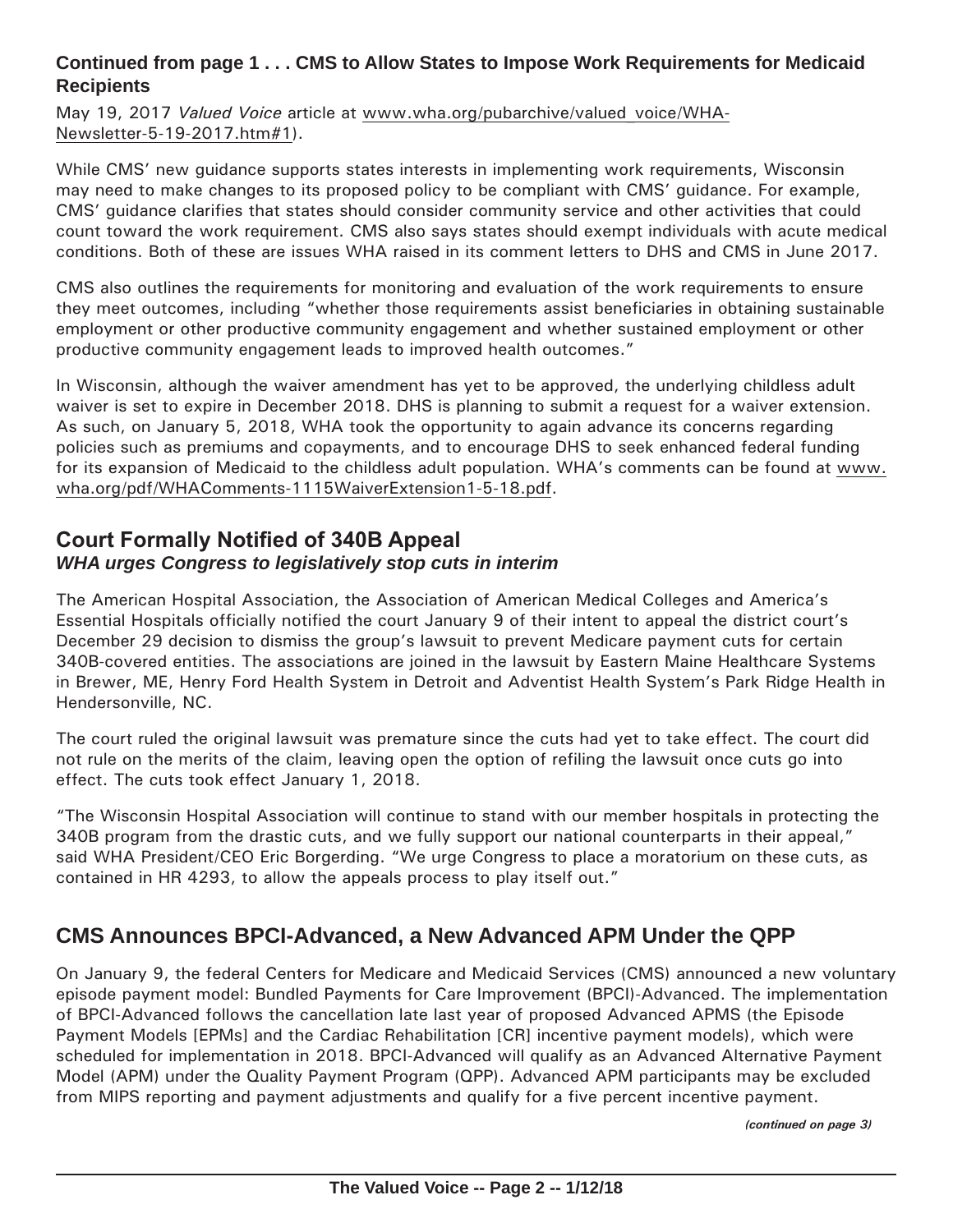#### **Continued from page 2 . . . CMS Announces BPCI-Advanced, a New Advanced APM Under the Quality Payment Program**

BPCI-Advanced is a voluntary bundled payment model featuring a single retrospective bundled payment and one-risk track, with a 90-day clinical episode duration. BPCI-Advanced will test 29 inpatient clinical episodes and three outpatient clinical episodes. CMS has selected seven quality measures for the BPCI-Advanced Model. Two of them, All-cause Hospital Readmission Measure and Advance Care Plan, will be required for all clinical episodes. The other five quality measures will only apply to select clinical episodes.

For the purposes of BPCI-Advanced, a participant is defined as an entity that enters into a participation agreement with CMS to participate in the model. BPCI-Advanced will require downside financial risk of all participants from the outset of the model performance period.

An entity may participate as either a convener participant or a non-convener participant. A convener participant is a type of participant that brings together multiple downstream entities, referred to as "Episode Initiators (EIs)." A convener participant facilitates coordination among its EIs and bears and apportions financial risk under the model.

A non-convener participant is a participant that is in itself an EI and does not bear risk on behalf of multiple downstream EIs.

The following entities can participate as a non-convener participant:

- Acute care hospitals
- Physician group practices

The following entities can participate as a convener participant:

- Eligible entities that are Medicare-enrolled providers or suppliers
- Eligible entities that are not enrolled in Medicare
- Acute care hospitals
- Physician group practices

The BPCI-Advanced application portal will open January 11, 2018 and close March 12, 2018. The first cohort of participants will start participation in the model October 1, 2018, and the model period performance will run through December 31, 2023. CMS will provide a second application opportunity in January 2020.

A detailed CMS fact sheet on the BPCI-Advanced program can be found at [https://innovation.cms.gov/](https://innovation.cms.gov/Files/fact-sheet/bpci-advanced-generalfs.pdf) [Files/fact-sheet/bpci-advanced-generalfs.pdf.](https://innovation.cms.gov/Files/fact-sheet/bpci-advanced-generalfs.pdf)

## **Make Plans to Attend 2018 WHA Advocacy Day, March 21**



Each year the Wisconsin Hospital Association's Advocacy Day event draws more than 1,000 hospital and health system advocates to Madison to learn and to advocate. Attendees hear from top-notch national and state speakers and that afternoon have the opportunity to meet personally with their state legislators or staff. You won't want to miss this event in 2018. Advocacy Day takes place Wednesday, March 21, 2018 in Madison at the Monona Terrace. Registration and event details are available at [www.whareg4.org](http://www.whareg4.org/2018AdvocacyDay)/2018AdvocacyDay and [www.wha.org/advocacy-day.aspx](http://www.wha.org/advocacy-day.aspx).

The 2018 morning keynote will be Mara Liasson, national political correspondent for National Public Radio (NPR), who will look at the current political landscape

and what it means for today and tomorrow. She will be followed by a legislative panel discussion and

*(continued on page 4)*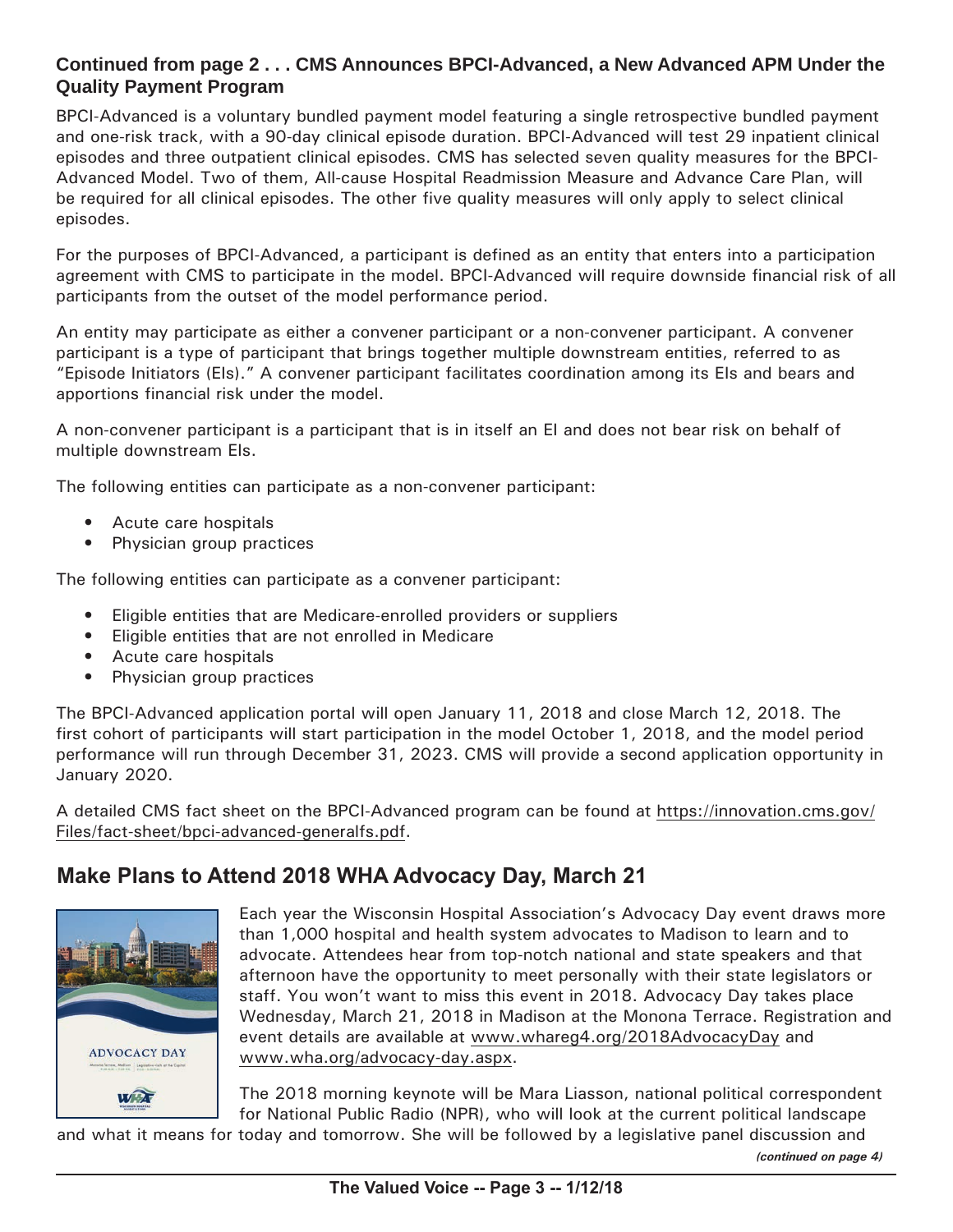#### **Continued from page 3 . . . Make Plans to Attend 2018 WHA Advocacy Day, March 21**

Governor Walker has been invited again as the luncheon keynote. Some 650 attendees then participate in legislative meetings in the afternoon. (An optional pre-event webinar will be offered closer to the date for those going on legislative visits, and an issue briefing will happen at Advocacy Day as well.)

While Advocacy Day is free, registration is necessary. Register today for Advocacy Day 2018 at [www.whareg4.org/](http://www.whareg4.org/2018AdvocacyDay)2018AdvocacyDay or [www.wha.org/advocacy-day.aspx.](http://www.wha.org/advocacy-day.aspx) For Advocacy Day questions, contact Kayla Chatterton at *[kchatterton@wha.org](mailto:kchatterton@wha.org)* or 608-274-1820.

#### *2018 WI Hospitals State PAC & Conduit Kick-off Breakfast, March 21 Contribute \$250 or more to attend*

The Wisconsin Hospitals State PAC & Conduit fundraising campaign will kick off the 2018 fundraising year with an invite-only breakfast the morning of March 21. Individuals who contribute a minimum of \$250 by that date are invited to attend the kick-off breakfast the morning of Advocacy Day. A full breakfast will be served and attendees will hear from special guests. Contribute to either the Wisconsin Hospitals State PAC, Wisconsin Hospitals Conduit or both today by logging onto [www.whconduit.com](http://www.whconduit.com) or by calling Nora Statsick at 608-239-4535.

## **Register Today for WHA Physician Leadership Development Conference**

Over the past 12 years, WHA has hosted nearly 1,800 physician leaders at the annual WHA Physician Leadership Development Conference, in an effort to assist members in providing the necessary education to new physician leaders and those identified as having leadership potential.



WHA will host its 13th annual "Physician Leadership Development Conference" Friday, March 9 and Saturday, March 10, 2018 at The American Club in Kohler. Leaders of member hospitals are encouraged to identify several new hospital and clinic physician leaders who would benefit from this popular, proven, in-state option for physician leadership development training.

As new physician leaders are moving beyond their clinical training, they have the need to learn and employ a new approach to managerial decision-making and problem solving. New physician leaders must now represent both clinical and managerial interests, and many need resources to assist them in making the transition. That's where the WHA Physician Leadership Development Conference can help.

This highly regarded event offers high-quality education from nationally-recognized American Association for Physician Leadership faculty with less travel expense and less time out of the hospital or clinic and away from patients, than the national offerings.

Conference information and online registration can be found at [www.cvent.com/d/ktql9](http://www.cvent.com/d/ktql9j)j. Share this information with new physician leaders right away, so they can mark their calendars and get registered, as the Early Bird Discount is available only until January 31, and the special room rate at The American Club is only available until the room block fills, which it does quickly each year.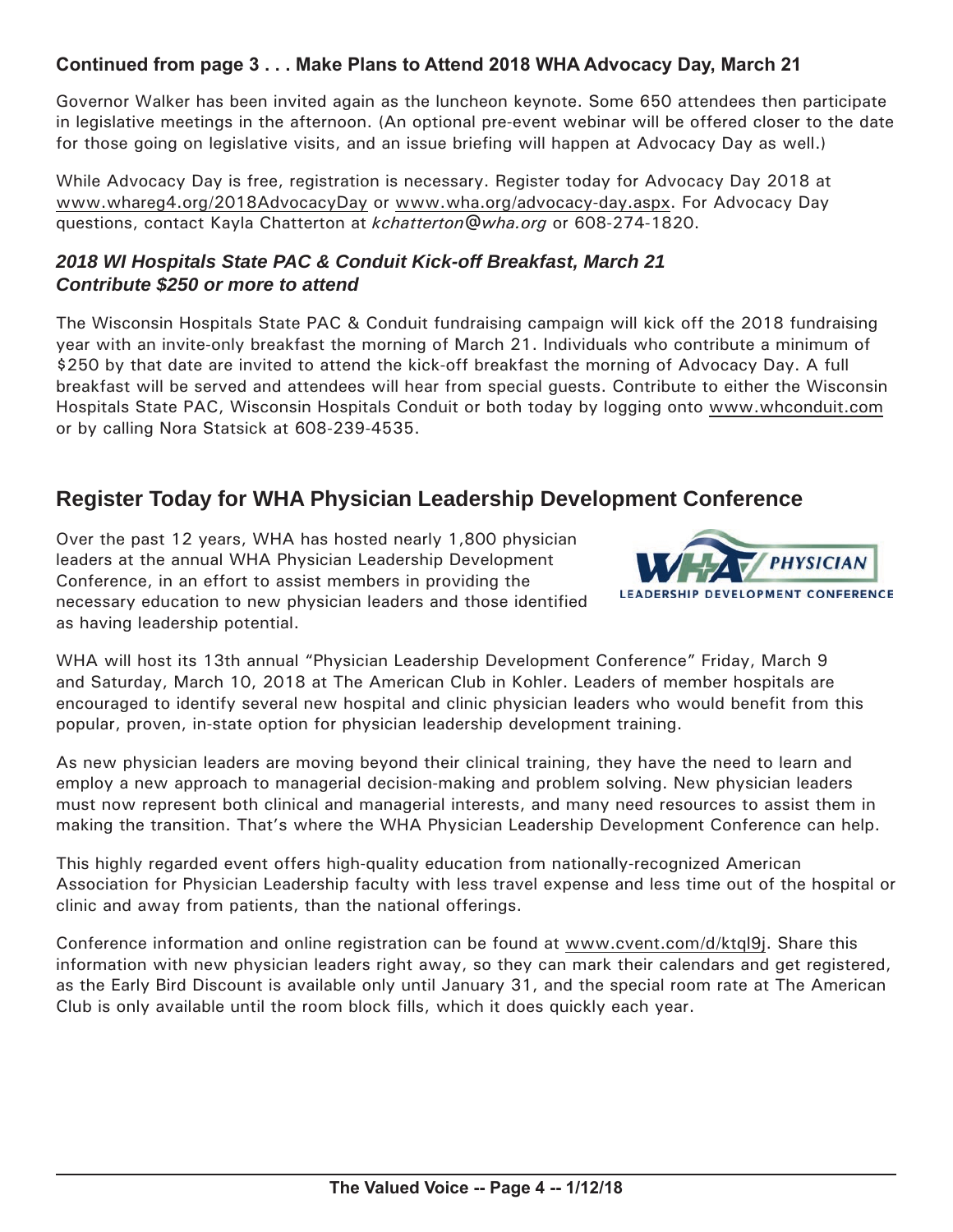# **CPOE Regulatory Flexibility Focus of February 7 WHA Webinar**

On February 7, WHA is offering the WHA member forum: Update on Computerized Provider Order Entry (CPOE) Reporting Under Federal Payment Programs. This complimentary webinar will review the current CPOE reporting requirements for hospitals and physicians under federal payment programs that require demonstration of meaningful use of electronic health record (EHR) technology: the Medicare and Medicaid EHR Incentive Programs for hospitals and physicians and the Merit-Based Incentive Payment System (MIPS) for physicians and other eligible clinicians. The webinar will explain, among other things, that hospitals and physicians are no longer required to report CPOE in order to avoid Medicare penalties.

This complimentary webinar is open to all WHA hospital and corporate members, but pre-registration is required. An audio recording of the webinar will be available after the event, but you must pre-register to receive the recording.

For more information and to register, go to [www.whareg4.org/CPOEUpdate.](http://www.whareg4.org/CPOEUpdate) For content questions, contact Andrew Brenton at 608-274-1820 or *[abrenton@wha.org](mailto:abrenton@wha.org)*. For registration questions, contact Kayla Chatterton at *[kchatterton@wha.org](mailto:kchatterton@wha.org)* or 608-274-1820.

## **Wisconsin Influenza Activity Widespread and Increasing**

Wisconsin is seeing a steady increase in influenza cases, but public health officials and the health care provider community are hopeful the flu season here will not be as severe as it is being reported in some other states.

According to a report [\(www.wha.org/Data/Sites/1/influenza/](http://www.wha.org/Data/Sites/1/influenza/flu1-11-18.pdf) [flu1-11-18.pdf](http://www.wha.org/Data/Sites/1/influenza/flu1-11-18.pdf)) from Jonathan Temte, MD/PhD, chair of the Wisconsin Council on Immunization Practices, influenza A[H3N2] has been the dominant strain so far in Wisconsin, comprising 95 percent of all tested viruses. As of December 30, 2017, there had been 1,328 influenza-related hospitalizations since September 1, 2017; 68 percent of hospitalizations have been in individuals aged ≥65 years. There have been 157 admissions to ICUs, 54 percent were aged ≥65 years; and there have been 29 cases requiring mechanical ventilation, 48 percent aged ≥65 years.

The prevalence of influenza-like illness (fever of 100 degrees F or higher and either cough or sore throat) in Wisconsin's primary care patients is at 3.9 percent and increasing.

The most commonly identified viral cause of Acute Respiratory

infections (ARI) in Wisconsin is **Influenza A**. Over the past four weeks the typical ARI case presenting for primary care has been 34 years old and 54 percent of patients have been female. Sixty-three percent of patients identified a sick contact one to three days before illness onset and typically present to the clinic 4.5 days after illness onset. Twenty-nine percent of illnesses are characterized as mild, with 63 percent having moderate symptoms and 5 percent having severe symptoms.

The Wisconsin Department of Health creates weekly statewide and regional influenza activity reports that clinicians may find valuable as well [\(www.dhs.wisconsin.gov/influenza/weekly-influenza-report.pdf](http://www.dhs.wisconsin.gov/influenza/weekly-influenza-report.pdf)).

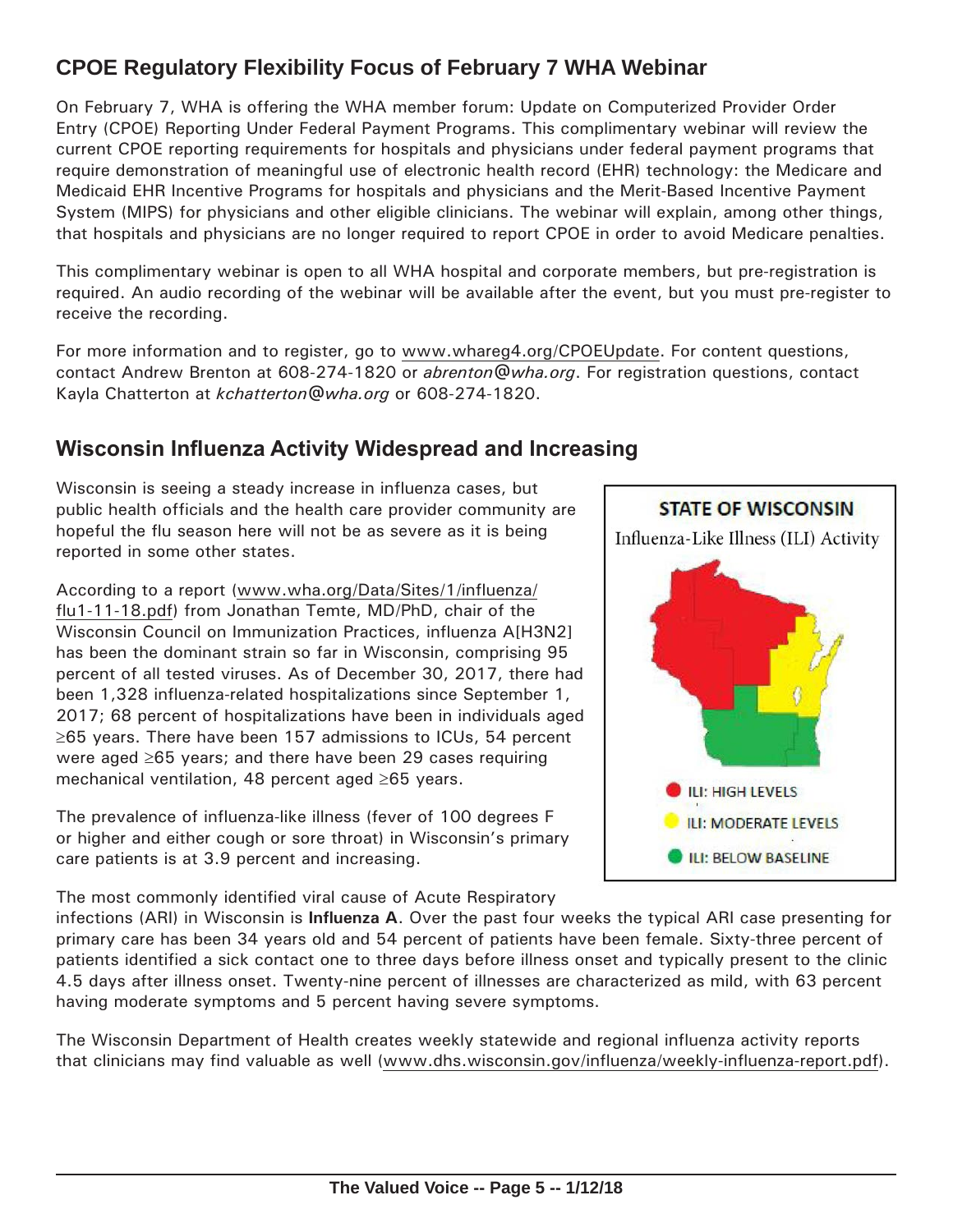# **Fast Facts from the WHA Information Center**

# **January 22-28 is National Drug and Alcohol Facts Week**



In looking at all ages for Wisconsin, there has been an increase of drug overdoses over the



past three years. The WHA Information Center reported 6,005 ER visits related to overdoses by opiates, heroin or methadone from July 2014 through June 2017, about a 31 percent increase within that timeframe. The map provides the rate of ER visits per 1,000 population of the counties within this timeframe for overdoses.

This national health observance for teens promotes local events that use National Institute on Drug Abuse (NIDA) science to counteract the myths about drugs and alcohol that teens gets from the Internet, social media, TV, movies, music or friends. For more information on local educational events and activities, check out the NIDA website at [https://teens.drugabuse.gov/national-](https://teens.drugabuse.gov/national-drug-alcohol-facts-week)drugalcohol-facts-week.

*Data provided by the WHA Information Center (WHAIC). WHAIC [\(www.whainfocenter.com\)](http://www.whainfocenter.com) is dedicated to collecting, analyzing and disseminating complete, accurate and timely data and reports about charges, utilization, quality and efficiency provided by Wisconsin hospitals, ambulatory surgery centers and other health care providers.*

#### **Continued from page 1 . . . WHA's Involvement in Dental Access Highlighted in WHN Panel Presentation**

In addition to Rose and Himebauch, panelists included Matt Crespin, associate director of the Children's Health Alliance of Wisconsin; Monica Hebl, DDS, a member of the Wisconsin Dental Association House of Delegates; and Greg Nycz, executive director of the Family Health Center of Marshfield.

Rose also noted that patients with special needs who require dental treatment to be provided under general anesthesia were cared for at 49 Wisconsin hospitals in 2016, with most of the care being concentrated in about 13 of those hospitals. Nycz noted that parents sometimes travel 500 miles round trip to access dental care for their family members with special needs. Rose said a major factor limiting access is the astronomical cost of hospital-based dental care. The costs are so high because of the time needed to perform treatments on these patients and the number of providers who must be present in the operating room. When Medicaid is the payer, a significant loss of revenue to the hospital is always the result. Additionally, there is a need for more trained dentists to provide this care. Currently, there isn't a general practice dentistry residency program in Wisconsin. These programs train dentists in hospitalbased dentistry. Rose noted WHA's Special Needs Dental Patients Work Group is looking at ideas for making care more available for this vulnerable population.

All members of the panel mentioned poor Medicaid reimbursement as an issue for dental access. Hebl mentioned Wisconsin's Medicaid rates for dental care are the lowest in the country for adults and third lowest for children. Rose agreed that low Medicaid reimbursement rates is an issue, but not just for dentists. In 2016, hospitals incurred \$1.1 billion in charges for care provided to Medicaid patients that was not reimbursed by the Medicaid program. *(continued on page 7)*